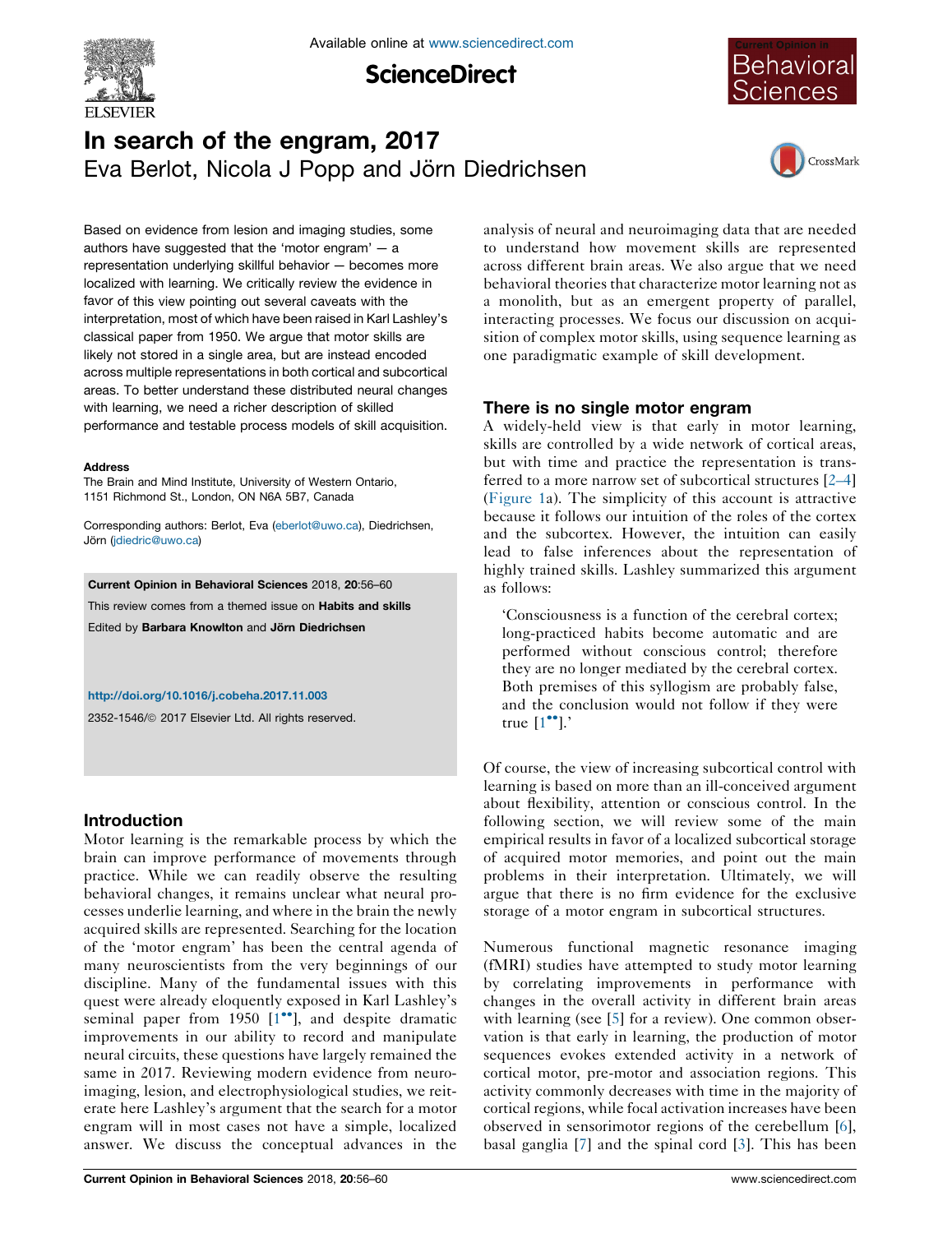

<span id="page-1-0"></span>Figure 1

(a,b) Localized versus distributed view of neuronal changes with learning. (a) The localized view proposes that motor skills transfer from widespread recruitment of cortical areas to a circumscribed subcortical locus with learning. (b) The distributed view suggests that both cortical and subcortical regions are involved at all stages of learning, with overall decreasing activation levels and more efficient encoding. (c) Changes in representational structure with learning. Neuronal population in a given area might respond very similarly during two finger tapping sequences at the beginning of learning (indicated by similar pattern of activation of activation units and a low pattern distance). With training, units become less active, but also differentially recruited for each of the two sequences. Thus, early in learning a downstream-connected area would receive identical input for production of either sequence, but later on it receive a unique input for each of them, further leading to recruitment of specific motor pools for each action. (d,e) Stage versus process models of behavioral changes with learning. (d) The stage model divides motor learning into distinct stages — an initial fast learning stage (often within-session), and a late slow learning stage with more incremental improvements until performance asymptotes. Translating the stage model into a neural mechanism, this would require a switching mechanism regulating the transition between stages (the 'switch' is indicated by the gray dot). (e) The same behavioral improvement can be explained by two continuous (and possibly independent) processes, where the process with a greater exponential improvement dominates in the early learning, while a slower process gains importance later on.

interpreted as evidence that well-learnt motor sequences are stored subcortically, with a decreasing cortical role in the skilled behavior (Figure 1a). The fundamental problem with this argument, however, is that decreases in fMRI activation do not necessarily reflect that an area is no longer involved in the task. It could be that the region still performs the same function, but does so more efficiently, which would result in lower fMRI activation [\[8](#page-3-0)]. Therefore, such results do not provide conclusive evidence for a disengagement of the cortex in performance of skilled movements.

Lesion studies are considered to be the gold standard for establishing causal relationships between regional activation and behavior. One possible outcome of a lesion experiment is that skilled performance remains unim-paired or recovers rapidly after the lesion [9[,10,11](#page-3-0)]. This is taken as an indication that the disrupted region is not strictly necessary for performing skilled behavior. But should we conclude that the region does not causally contribute to the skill at all? It is very well possible that there is no area that would lead to circumscribed deficits of skilled performance without impairing motor output in general. This would arise from a situation in which skill is represented in a distributed fashion across the brain, and where disruption of one region can be immediately compensated with activity coming from other areas. Such a behavior was recently observed in the mouse during a delayed response task, where temporary disruptions of one premotor cortex were immediately corrected by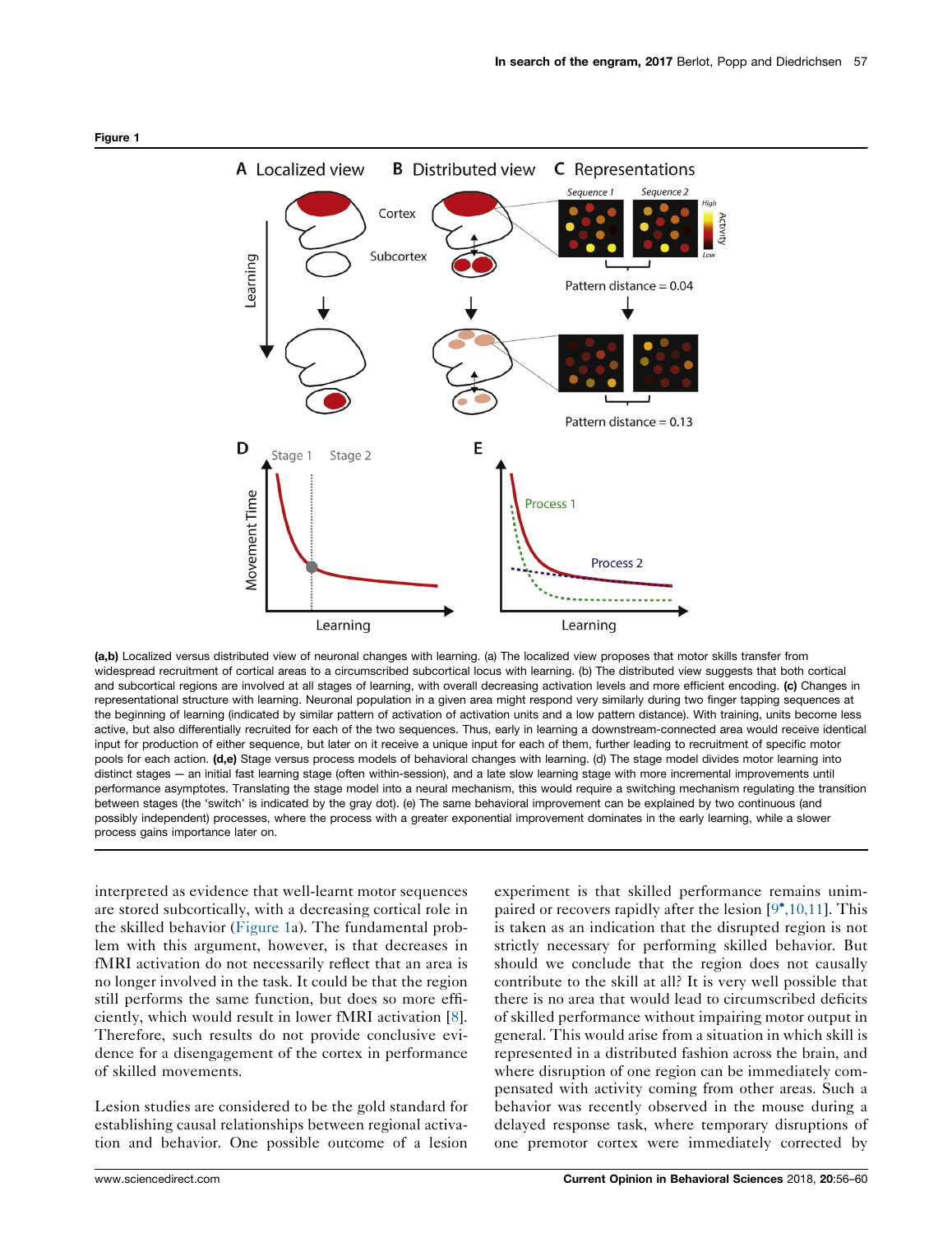information provided by the premotor cortex from the other hemisphere. Only after additional callosal lesions was task performance impaired [12 ]. [Therefore,](#page-3-0) even if a lesion does not produce an immediate behavioral deficit, it is possible that the manipulated area is still involved in motor skill production in an unperturbed brain.

The interpretation of the other possible outcome, namely that a lesion of an area leads to behavioral deficits, can be problematic as well, as it does not provide specific insight into what the exact contribution of the area is. It could encode some aspect of the learnt skill, but it could also provide a non-specific drive to another area, which is actually involved in the learnt behavior. A recent study  $[13\bullet]$  [demonstrated](#page-3-0) that lesions to the songbird cortical area led to transient deficits in singing. However, this impairment was not due to a direct involvement of the cortical region in the production of the skill, but rather to downstream consequences within the basal ganglia which no longer received excitatory cortical input. After a few days, activity in basal ganglia recovered, and so did the singing. This demonstrates how monitoring activity in areas other than the lesioned one (both acutely and across a longer time period) allows us to evolve from asking 'whether' an area is involved in behavior to instead addressing 'how' it contributes to skilled performance. In the next two sections we will discuss two important challenges we have to address to achieve this goal: new techniques to characterize distributed neuronal representations, and better models of the behavioral elements of motor skill.

# New analysis techniques for charactering distributed brain representations

Rather than a single motor engram, the neural substrates of motor skill more likely consist of multiple representations distributed both cortically and subcortically [\(Figure](#page-1-0) 1b), with their contribution dynamically changing over the course of learning. New techniques to measure large-scale activity patterns, such as high-resolution fMRI in humans and wide-field calcium imaging in rodents, allow us to investigate distributed coding across the brain. One of the next important challenges is how to quantify the neuronal processes underlying motor skill learning. One option is to examine the overall level of activity, averaged over a large population of neurons. While many authors have focussed on increases in activity with learning [\[5](#page-3-0)], decreases in signal are harder to interpret. As pointed out above, decreases could reflect less involvement as learning proceeds or more efficient coding. This also means that greater neuronal recruitment and more efficient coding could cancel each other out, resulting in no net change in activation.

To understand how neuronal activity contributesto motor skill, it is therefore necessary to look at what information neuronal populations encode, using the related methods

analysis for fMRI data [[15\]](#page-4-0). Representational analysis examines the relationship between activity patterns evoked by different conditions (e.g. different finger-tapping sequences) rather than just examining overall levels of activation [\(Figure](#page-1-0) 1c). Inferences about representational structure in an area are made based on how similarly or distinctly different conditions are encoded. Some support for distributed encoding of motor skill comes from a study  $[16\text{°}$  demonstrating that [representations](#page-4-0) of movement sequences become sharper as learning progresses, with trained sequences represented more distinctly than untrained sequences across several cortical regions. While the existence of representation of one or more task-relevant variables is not sufficient evidence for concluding a functional role of the region, it is a necessary condition. Namely, only if the regional pattern of activity represents some important task variables (i.e. with different neuronal state for different versions/times of the task), will the region be able to influence a downstream-connected area in a task-specific fashion, and hence contribute to the improvement of the skill. Of course, whether or not a representation is observable depends on the spatial resolution achievable by methods employed and the scale at which representations reside (e.g. neuronal populations vs. single neurons).

of neuronal state-space analysis [\[14](#page-4-0)] and representational

Another aspect to be tackled is how representations in different brain areas interact. One important analysis tools that can help to elucidate this question is to inspect the temporal flow of activation across different areas  $[17$ <sup>...</sup>]. Another common approach is to examine the connectivity between different brain areas or networks as learning progresses [[18,19](#page-4-0)]. Ultimately, these connectivity-based analysis techniques will need to be unified to arrive at a full description of the dynamic interplay between representations in cortex and subcortex that bring about highly skilled performance.

# New process models of motor sequence learning

The second key challenge is to establish a correspondence between changes in neural coding and behavioral improvements. To bridge between these two levels, we need to develop models that are able to predict behavioral improvements, but also decompose the learning into its constituent components or processes, which then in turn can be related to the representational changes in specific areas. In the case of motor sequence learning, we are lacking such models. Current models often describe the observed behavioral changes in terms of learning 'stages', usually dividing a learning curve into an early stage, defined as fast behavioral improvement, and a late stage, denoted by slower learning until performance asymptotes [\[20](#page-4-0)] [\(Figure](#page-1-0) 1d). We would argue that such a stage model can at best serve as a descriptor of behavioral data, but not as framework under which to understand neural changes.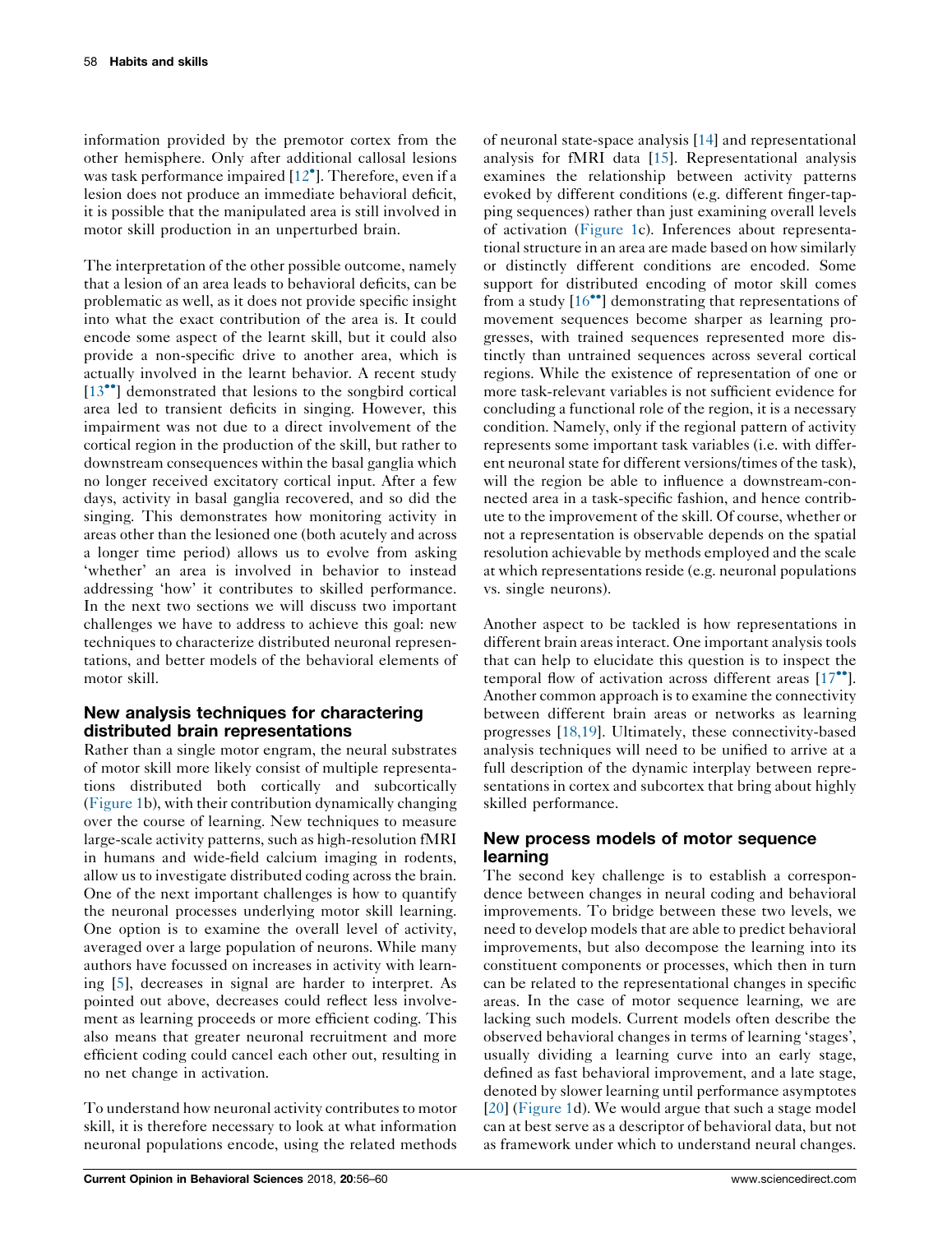<span id="page-3-0"></span>This is because a stage model would necessitate a switching mechanism regulating when one stage has finished and another one should be entered, which is neither parsimonious nor biologically plausible. It is more likely that the changes in behavioral improvement are caused by two or more continuous (and possibly independent) processes. These learning processes may have different time-scales and therefore may slowly shift in importance over the time-course of learning without the need to define a 'stage' or 'switch' ([Figure](#page-1-0) 1e). Multi-process models have been extremely successful in explaining the dynamics and different facets of error-based learning (adaptation)  $[21,22^{\bullet\bullet},23]$  $[21,22^{\bullet\bullet},23]$ , and should serve as an inspiration for developing similar models of motor sequence learning.

In order to build such models, we first need a richer description of the skilled behavior, since a single behavioral index (e.g. movement time) usually does not yield insights into different underlying processes. One example here is to inspect the full speed–accuracy trade-off curve, rather than speed or accuracy in isolation [[24](#page-4-0)]. Other potential indicators include the preparation time necessary for accurate performance [25 ], [facilitation](#page-4-0) after direct repetition of the same sequence, the influence of sensory feedback on performance, and learning transfer across effectors (e.g. left and right hands) [\[26](#page-4-0)]. Inspecting how different variables change with practice and time will help in formulating models that can predict how learning evolves under different training regimes. Only biologically plausible and experimentally tested models of behavioral processes stand a chance of enabling a link between skill improvements and the associated changes in brain representations.

#### **Summary**

The search for neural substrates of skilled performance is a complicated and daunting task, which is often simplified by examining the contribution of a single area to performance. Here we argue that the motor engram is likely not localized, but rather emerges from the reorganization of a network of brain areas. In order to relate changes in brain representation with behavioral improvements, we need valid process models of motor sequence learning. This challenge should be undertaken by finding multiple informative behavioral performance indicators, by developing models that can make quantifiable predictions of performance, and by testing them on a wide range of training protocols. This effort requires a culture in which both experimental data and models are openly shared between research groups. As better behavioral models are becoming established, we can go beyond the simple mapping of 'behavioral improvement' onto the brain and arrive at an understanding of how different areas contribute to various aspects of behavioral performance during motor learning.

### Conflict of interest statement

Nothing declared.

#### Acknowledgements

This work was supported by the Ontario Trillium Scholarship to EB, a James S. McDonnell Foundation Scholar award, and NSERC Discovery Grant (RGPIN-2016-04890) to JD.

#### References and recommended reading

Papers of particular interest, published within the period of review, have been highlighted as:

- of special interest
- •• of outstanding interest

#### 1. Lashley K: In search of the [engram](http://refhub.elsevier.com/S2352-1546(17)30135-3/sbref0005). 1950.

 Karl Lashley summarizes his 30 years of search for the location of the engram in the brain, describing lesion experiments he conducted, and concludes that memories are distributed across many areas.

- 2. Penhune VB, Doyon J: Dynamic cortical and [subcortical](http://refhub.elsevier.com/S2352-1546(17)30135-3/sbref0010) [networks](http://refhub.elsevier.com/S2352-1546(17)30135-3/sbref0010) in learning and delayed recall of timed motor sequences. J Neurosci 2002, 22[:1397-1406.](http://refhub.elsevier.com/S2352-1546(17)30135-3/sbref0010)
- 3. Vahdat S, Lungu O, Cohen-Adad J, [Marchand-Pauvert](http://refhub.elsevier.com/S2352-1546(17)30135-3/sbref0015) V, Benali H, Doyon J: Simultaneous [brain-cervical](http://refhub.elsevier.com/S2352-1546(17)30135-3/sbref0015) cord fMRI reveals intrinsic spinal cord plasticity during motor [sequence](http://refhub.elsevier.com/S2352-1546(17)30135-3/sbref0015) learning. PLoS Biol 2015, 13[:e1002186.](http://refhub.elsevier.com/S2352-1546(17)30135-3/sbref0015)
- Hikosaka O, [Nakamura](http://refhub.elsevier.com/S2352-1546(17)30135-3/sbref0020) K, Sakai K, Nakahara H: Central [mechanisms](http://refhub.elsevier.com/S2352-1546(17)30135-3/sbref0020) of motor skill learning. Curr Opin Neurobiol 2002, 12[:217-222.](http://refhub.elsevier.com/S2352-1546(17)30135-3/sbref0020)
- 5. Hardwick RM, Rottschy C, Miall RC, Eickhoff SB: A [quantitative](http://refhub.elsevier.com/S2352-1546(17)30135-3/sbref0025) [meta-analysis](http://refhub.elsevier.com/S2352-1546(17)30135-3/sbref0025) and review of motor learning in the human brain. [Neuroimage](http://refhub.elsevier.com/S2352-1546(17)30135-3/sbref0025) 2013, 67:283-297.
- 6. Doyon J, Song AW, Karni A, [Lalonde](http://refhub.elsevier.com/S2352-1546(17)30135-3/sbref0030) F, Adams MM, Ungerleider LG: [Experience-dependent](http://refhub.elsevier.com/S2352-1546(17)30135-3/sbref0030) changes in cerebellar [contributions](http://refhub.elsevier.com/S2352-1546(17)30135-3/sbref0030) to motor sequence learning. Proc Natl Acad Sci U S A 2002, 99[:1017-1022.](http://refhub.elsevier.com/S2352-1546(17)30135-3/sbref0030)
- 7. Lehéricy S, Benali H, Van de Moortele P-F, Pélé[grini-Issac](http://refhub.elsevier.com/S2352-1546(17)30135-3/sbref0035) M, Waechter T, Ugurbil K, Doyon J: Distinct basal ganglia [territories](http://refhub.elsevier.com/S2352-1546(17)30135-3/sbref0035) are engaged in early and [advanced](http://refhub.elsevier.com/S2352-1546(17)30135-3/sbref0035) motor sequence learning. Proc Natl Acad Sci U S A 2005, 102[:12566-12571.](http://refhub.elsevier.com/S2352-1546(17)30135-3/sbref0035)
- 8. Picard N, [Matsuzaka](http://refhub.elsevier.com/S2352-1546(17)30135-3/sbref0040) Y, Strick PL: Extended practice of a motor skill is [associated](http://refhub.elsevier.com/S2352-1546(17)30135-3/sbref0040) with reduced metabolic activity in M1. Nat Neurosci 2013, 16[:1340-1347.](http://refhub.elsevier.com/S2352-1546(17)30135-3/sbref0040)
- 9.  $\bullet$ Kawai R, [Markman](http://refhub.elsevier.com/S2352-1546(17)30135-3/sbref0045) T, Poddar R, Ko R, Fantana AL, Dhawale AK, Kampff AR, Olveczky BP: Motor cortex is [required](http://refhub.elsevier.com/S2352-1546(17)30135-3/sbref0045) for learning

but not for [executing](http://refhub.elsevier.com/S2352-1546(17)30135-3/sbref0045) a motor skill. Neuron 2015, 86:800-812. The authors show that lesion to motor cortex disrupts the learning of a timed lever pressing task, but does not impair the performance after the task has been learned.

- 10. Lashley K: Studies of [cerebral](http://refhub.elsevier.com/S2352-1546(17)30135-3/sbref0050) function in learning. Comp Psychol [Monogr](http://refhub.elsevier.com/S2352-1546(17)30135-3/sbref0050) 1938, 13:1-68.
- 11. Lashley K, [McCarthy](http://refhub.elsevier.com/S2352-1546(17)30135-3/sbref0055) DA: The survival of the maze habit after [cerebellar](http://refhub.elsevier.com/S2352-1546(17)30135-3/sbref0055) injuries. J Comp Psychol 1926, 6:423-433.
- 12. Li N, Daie K, Svoboda K, [Druckmann](http://refhub.elsevier.com/S2352-1546(17)30135-3/sbref0060) S: Robust neuronal  $\bullet$ [dynamics](http://refhub.elsevier.com/S2352-1546(17)30135-3/sbref0060) in premotor cortex during motor planning. Nature 2016, 532[:459-464.](http://refhub.elsevier.com/S2352-1546(17)30135-3/sbref0060)

The authors use optogenetic perturbations in the mouse premotor cortex to demonstrate that after unilateral silencing of premotor dynamics, the other premotor cortex restores the network dynamics. Only after additional callosal lesions are the planning-related neuronal activity and behavioral performance impaired.

13.  $\ddot{\phantom{0}}$ Otchy TM, Wolff SBE, Rhee JY, [Pehlevan](http://refhub.elsevier.com/S2352-1546(17)30135-3/sbref0065) C, Kawai R, Kempf A,<br>Gobes SMH, Ölveczky BP: **Acute [off-target](http://refhub.elsevier.com/S2352-1546(17)30135-3/sbref0065) effects of neural** circuit [manipulations](http://refhub.elsevier.com/S2352-1546(17)30135-3/sbref0065). Nature 2015, 528:358-363.

An elegant study on songbirds (and rats) demonstrating how a circumscribed lesion indirectly affects behaviour through a downstream connected area, and how the skilled behavior, and associated neural activity, can spontaneously recover with time.